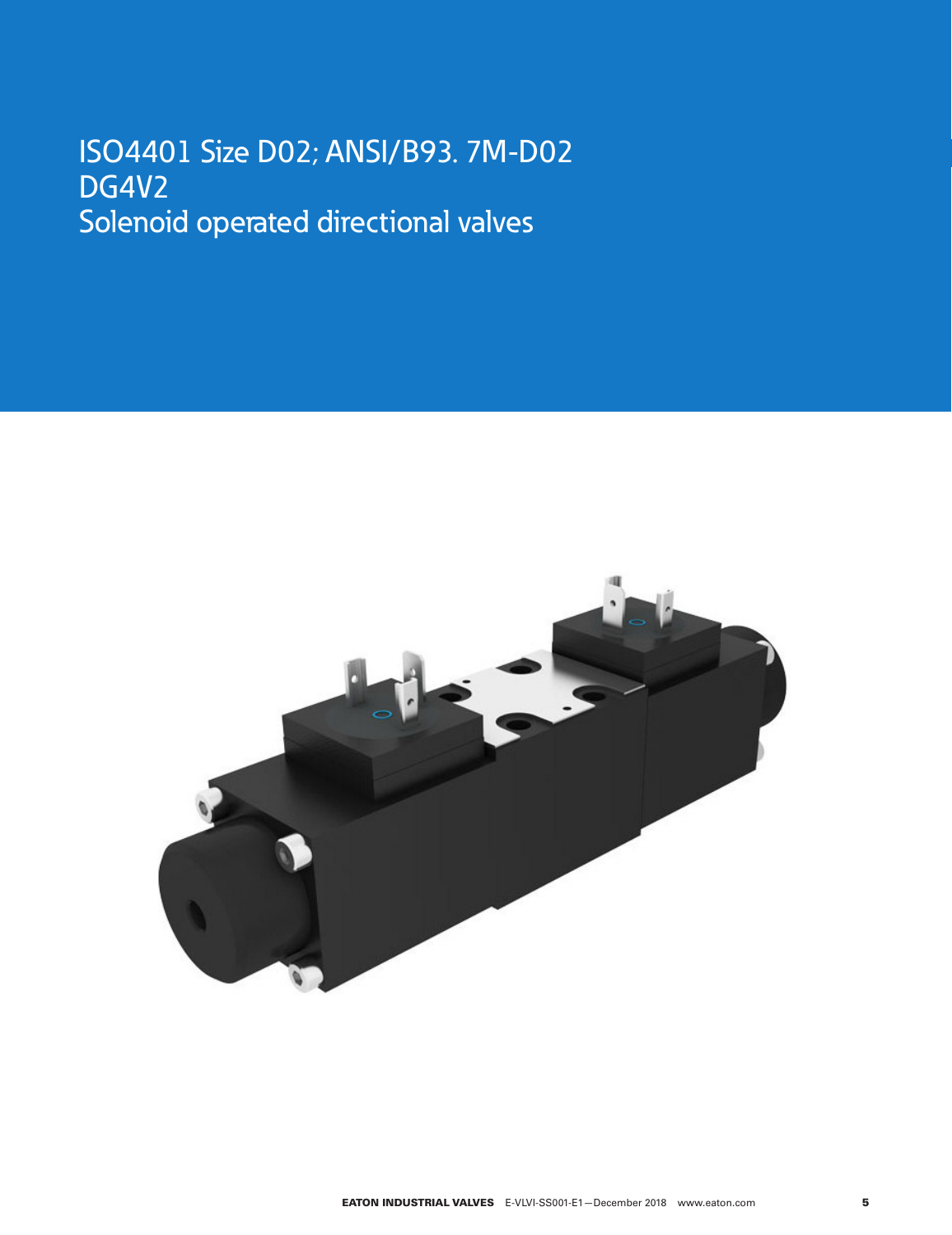# DG4V<sub>2</sub>

Solenoid operated directional valves

#### **I-A General description and application benefits**

These solenoid operated directional control valves are for directing and stopping flow at any point in a hydraulic system . The features being released with this range are based on Eaton experience with size 3 valves.

- Efficient control of high hydraulic powers with low solenoid power consumption.
- Low internal leakage reduces power losses, increases system efficiency - the result of improved manufacturing techniques for spools and bores.

### **DG4V-2-2C**

Double solenoid model



### **DG4V-2-2B**

Single solenoid model



- Viton® seals with multifluid capability without need to change seals.
- High sustained machine productivity and higher uptime because of proven fatigue and endurance life-tested over 10 million cycles.
- Compact and costeffective system design when used with Eaton SystemStak™ valves and multi-station subplates .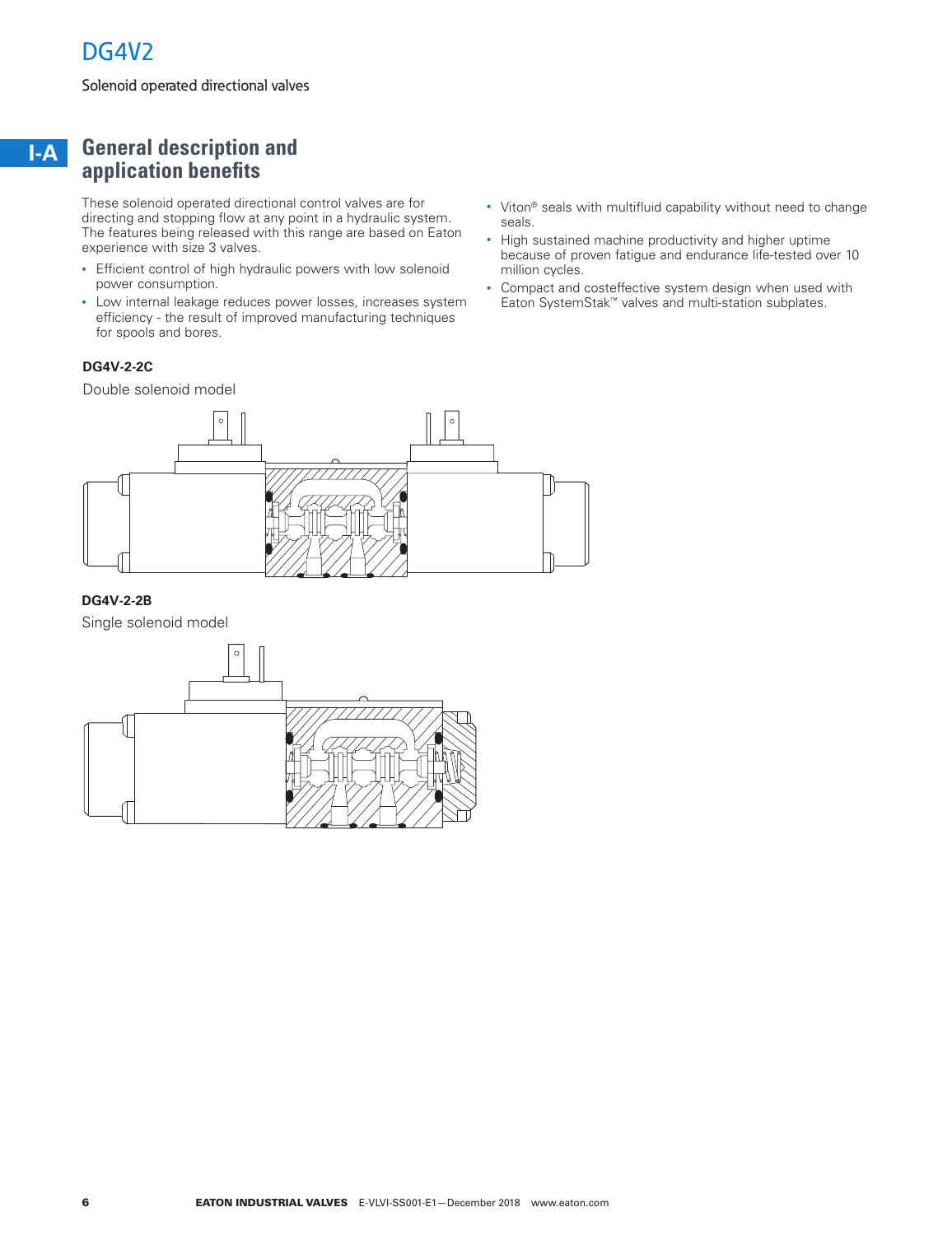**I-A**

|                |                         | DG4V<br>$***$<br>$*(L)$                                    |                           |                                | $1*$                                                                                      |  |  |
|----------------|-------------------------|------------------------------------------------------------|---------------------------|--------------------------------|-------------------------------------------------------------------------------------------|--|--|
|                |                         |                                                            |                           |                                |                                                                                           |  |  |
|                |                         | $\overline{5}$<br>3<br>4<br>$\mathbf{1}$<br>$\overline{2}$ | $\,6\,$<br>$\overline{7}$ | 8                              | $\boldsymbol{9}$<br>10<br>11                                                              |  |  |
|                |                         |                                                            |                           |                                |                                                                                           |  |  |
| $\vert$ 1      | <b>Model series</b>     |                                                            | $6\phantom{.}$            | Solenoid energization identity |                                                                                           |  |  |
|                | D                       | Directional valve                                          |                           | <b>Blank</b>                   | None                                                                                      |  |  |
|                | G                       | Subplate/manifold mounted                                  |                           | $\mathbf v$                    | Solenoid "A" is at port "A" end and/or                                                    |  |  |
|                | 4                       | Solenoid operated                                          |                           |                                | solenoid "B" is at port "B" end, independent                                              |  |  |
|                | $\mathsf{V}$            | Pressure rating 250 bar (3600 psi)                         |                           | <b>NOTE</b>                    | of spool type<br>Type "8" spool valves conform to both U.S.                               |  |  |
| $\overline{2}$ |                         | Interface                                                  |                           |                                | and European solenoid designations. When<br>ordering an "8" spool, designate a "V" in the |  |  |
|                | $\overline{2}$          | ISO/DIS 4401-02-02                                         |                           |                                | model code.                                                                               |  |  |
| $\mathbf{3}$   | <b>Spool type</b>       | $\overline{7}$<br><b>Flag symbol</b>                       |                           |                                |                                                                                           |  |  |
|                |                         | Refer page 8 for spool type                                |                           | М                              | Electrical options and features                                                           |  |  |
| $\overline{4}$ |                         | Spool spring arrangement                                   |                           | <b>Coil type</b>               |                                                                                           |  |  |
|                | A                       | Spring offset, end-to-end                                  |                           | U                              | ISO4400, DIN43650 connector                                                               |  |  |
|                | <b>AL</b>               | Same as "A" but left hand build                            |                           | U <sub>1</sub>                 | ISO4400 with fitted DIN plug                                                              |  |  |
|                | B                       | Spring offset, end to center                               |                           | <b>KU</b>                      | Flying leads from top of the solenoid                                                     |  |  |
|                | <b>BL</b>               | Same as "B" but left hand build                            |                           | <b>KUP4</b>                    | Junior timer (amp) connector                                                              |  |  |
|                | $\mathbf c$             | Spring centered                                            |                           | <b>KUP6</b>                    | Flying lead with deutsch connector                                                        |  |  |
|                | N<br>No-spring detented |                                                            | $\overline{9}$            | <b>Coil rating</b>             |                                                                                           |  |  |
| $\sqrt{5}$     |                         | <b>Manual override.</b>                                    |                           | G                              | 12V DC 38 watt                                                                            |  |  |
|                | <b>Blank</b>            | <b>Plain Overrides</b>                                     |                           | н                              | 24V DC 38 watt                                                                            |  |  |
|                | Z                       | No Overrides                                               |                           | <b>HL</b>                      | 24V DC 32 watts                                                                           |  |  |
|                |                         |                                                            | 10                        | <b>Tank port rating</b>        |                                                                                           |  |  |
|                |                         |                                                            |                           | 6                              | 160 bar tank pressure rating                                                              |  |  |
|                |                         |                                                            | 11                        | <b>Design</b>                  |                                                                                           |  |  |
|                |                         |                                                            |                           |                                | Subject to change. Installation dimensions<br>same for designs 10 thru 19.                |  |  |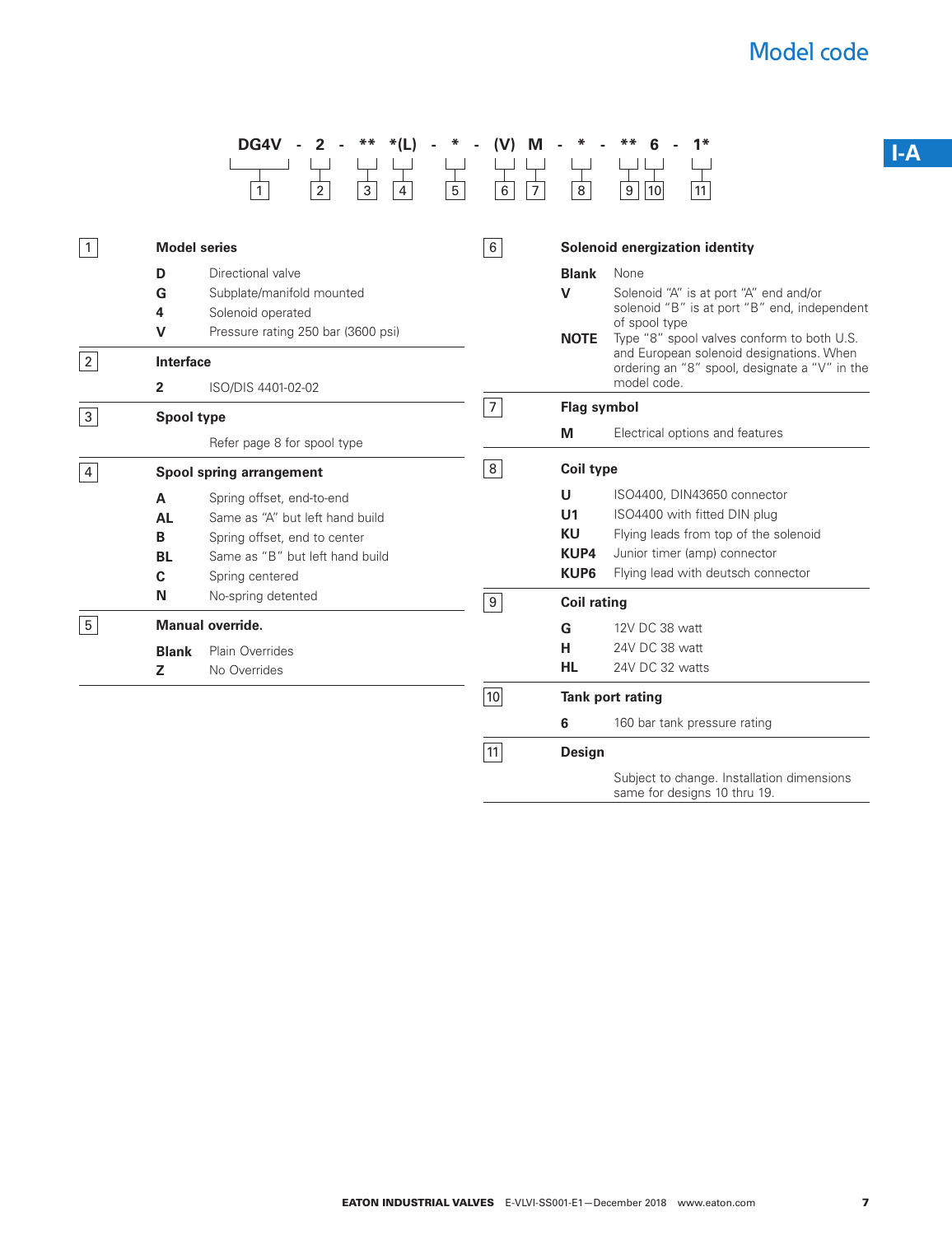# Functional symbols

Spool options for DG4V-2

#### **I-A The schematics of the valve function applies to both U.S. and European valves.**



#### **Solenoid identified to US and European standards**

|                                                | <b>U.S. Solenoid standard</b>                                                      | European solenoid standard<br>(specify "V" in the model code)        |
|------------------------------------------------|------------------------------------------------------------------------------------|----------------------------------------------------------------------|
| Double solenoid valves, two position, detented | பூ<br>A<br>P <sup>1</sup><br>ŀт<br>Sol. A<br>Sol. B                                | $A_{\perp\perp}$ $R_{\rm w}$<br>$P^{\perp}$<br>T<br>Sol.B<br>Sol. A  |
| Double solenoid valves, spring centered        | $A_{1}$ B<br>$\blacktriangle$<br>┍<br>$P^{\perp}$ <sup>T</sup><br>Sol. A<br>Sol. B | $A_{1}$ $B$<br>— ا<br>P'<br>Sol. A<br>Sol. B                         |
| Single solenoid valves, solenoid at port A end | A <sub>1</sub><br>B<br>W<br>$\mathsf{L}$<br>P <sup>1</sup><br>Sol. B               | в<br>A <sub>1</sub><br>M<br>$\mathbf{r}$<br>$P^{\perp}$<br>Sol. A    |
| Single solenoid valves, solenoid at port B end | B<br>A <sub>1</sub><br>▲<br>W<br>Sol. A<br>$\mathbf$<br>P                          | $\mathsf{B}$<br>A <sub>1</sub><br>W<br>$\mathbf{\tau}$<br>P<br>Sol.B |

▼Transient condition only.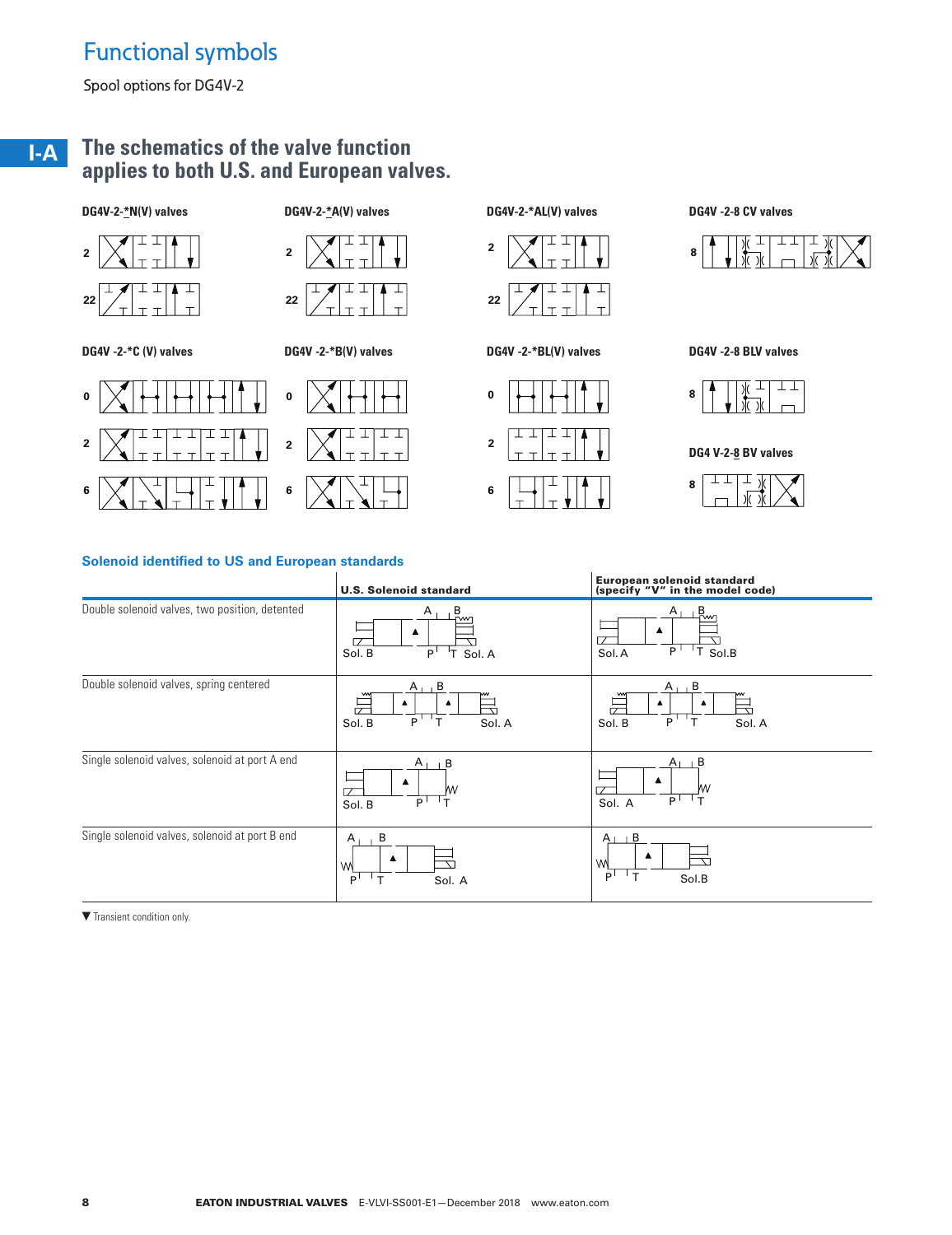| <b>DG4V-2</b>                                                                                             |                                                                                                                                                                                                                                         |
|-----------------------------------------------------------------------------------------------------------|-----------------------------------------------------------------------------------------------------------------------------------------------------------------------------------------------------------------------------------------|
| <b>Pressure limits:</b><br>P, A and B ports:                                                              |                                                                                                                                                                                                                                         |
| Using 25W solenoid coils                                                                                  | 250 bar (3600 psi)                                                                                                                                                                                                                      |
| Using 12W solenoid coil type HL                                                                           | 165 bar (2400 psi)                                                                                                                                                                                                                      |
| T port                                                                                                    | 160 bar (2300 psi)                                                                                                                                                                                                                      |
| <b>Flow rating:</b>                                                                                       |                                                                                                                                                                                                                                         |
| Full power (25W) coil                                                                                     | 30 I/min (7.9 USgpm)                                                                                                                                                                                                                    |
| Low power (12W) coil, type HL                                                                             | 20 I/min (5.3 USgpm)                                                                                                                                                                                                                    |
| Relative duty factor                                                                                      | Continuous; $ED = 100\%$                                                                                                                                                                                                                |
| <b>Type of protection</b>                                                                                 |                                                                                                                                                                                                                                         |
| Coils with ISO 4400 connector fitted correctly IEC 947 class IP65                                         | IEC 947 class IP65                                                                                                                                                                                                                      |
| Coil winding Class H                                                                                      | Class H                                                                                                                                                                                                                                 |
| Coil encapsulation Class F                                                                                | Class F                                                                                                                                                                                                                                 |
| Permissible voltage fluctuation:                                                                          |                                                                                                                                                                                                                                         |
| Maximum                                                                                                   | 110% rated                                                                                                                                                                                                                              |
| Minimum                                                                                                   | 90% rated                                                                                                                                                                                                                               |
| Typical response times at 100% rated volts measured from<br>application/removal of voltage at conditions: |                                                                                                                                                                                                                                         |
| Flow rate P-A, B-T                                                                                        | 30 I/min (7.9 USgpm)                                                                                                                                                                                                                    |
| Pressure                                                                                                  | 125 bar (1800 psi)                                                                                                                                                                                                                      |
| Spool type 2C full stroke:                                                                                |                                                                                                                                                                                                                                         |
| Energizing                                                                                                | 45 ms                                                                                                                                                                                                                                   |
| De-energizing, no suppression                                                                             | 30 ms                                                                                                                                                                                                                                   |
| De-energizing, diode suppression                                                                          | 110 ms                                                                                                                                                                                                                                  |
| Spool type 2C to flow opening/closing point:                                                              |                                                                                                                                                                                                                                         |
| Energizing                                                                                                | 25 <sub>ms</sub>                                                                                                                                                                                                                        |
| De-energizing, no suppression                                                                             | $25 \text{ ms}$                                                                                                                                                                                                                         |
| De-energizing, diode suppression                                                                          | 100 ms                                                                                                                                                                                                                                  |
| Power consumption, DC solenoids at rated voltage and 20°C (68°F):                                         |                                                                                                                                                                                                                                         |
| Type G, 12V                                                                                               | 25W                                                                                                                                                                                                                                     |
| Type H, 24V                                                                                               | 25W                                                                                                                                                                                                                                     |
| Type HL, 24V, low power                                                                                   | <b>12W</b>                                                                                                                                                                                                                              |
| Hydraulic fluids                                                                                          |                                                                                                                                                                                                                                         |
| <b>Filtration requirements</b>                                                                            | Refer to appendix                                                                                                                                                                                                                       |
| Temperature limits                                                                                        |                                                                                                                                                                                                                                         |
| Mass, approximate                                                                                         |                                                                                                                                                                                                                                         |
| Single solenoid valve                                                                                     | $0,93$ kg $(2.1$ lb.)                                                                                                                                                                                                                   |
| Double solenoid valve                                                                                     | $1,3$ kg $(2.9$ lb.)                                                                                                                                                                                                                    |
| <b>Installation data:</b><br>Mounting attitude                                                            | No restrictions except for no-spring detented model DG4V-2-*N. It should be<br>mounted with the spool axis horizontal. This model type may be affected by severe<br>vibration or shock, especially if a solenoid is not held energized. |

#### **Operating considerations**

- **a.** Dependent on the application and system filtration, any sliding spool valve if held shifted under pressure for long periods of time, may stick and not move readily due to fluid residue formation . It may need to be cycled periodically to prevent this from happening.
- **b.** Surges of fluid in a common tank line serving two or more valves can be of sufficient magnitude to cause inadvertent shifting of these valves. This is particularly critical in no-spring detented models. Separate drain lines are recommended.

**I-A**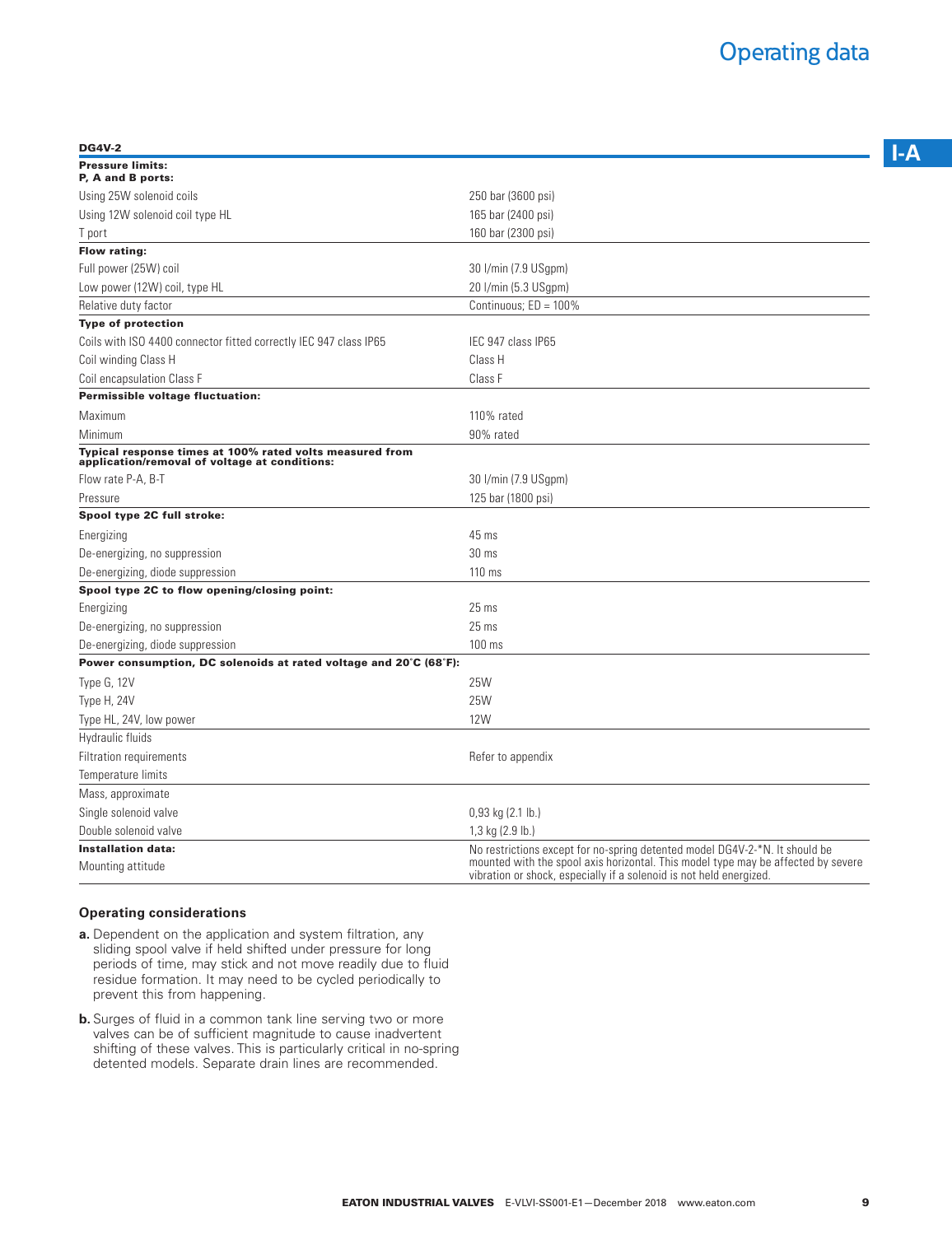## Performance data

### DG4V-2



Typical with mineral oil at 36 cSt (168 SUS) and a specific gravity of 0.87.

#### **Maximum flow rates**

Performance conditions:

Looped flow P-A plus B-T (or P-B plus A-T) . Solenoid coil warm and operating at 90% rated voltage.



| <b>Spool type</b> | Curve number |
|-------------------|--------------|
| 0.1               |              |
| 7, 8              |              |
| 33,               |              |

### **Asymmetrical flow rates**

Consult Eaton with applications details if either of the following usages are required:

- c) Single flow path, i.e. P-A, P-B, A-T or B-T.
- d) When flow rates between P-A, B-T (or P-B, A-T) are significantly different, e.g. A and B connected to a cylinder having a large differential area .

**l/min USgpm**



#### **Pressure drops in offset positions except where otherwise indicated**

| <b>Spool/spring arrangement</b> | <b>Spool positions covered</b> | P to A                   | P to B | A to T                   | <b>B</b> to T            | P to T                   | <b>B</b> to A or A to B  |
|---------------------------------|--------------------------------|--------------------------|--------|--------------------------|--------------------------|--------------------------|--------------------------|
| 0A(L)                           | Both                           | 6                        | 6      | 3                        | 3                        |                          |                          |
| 0B(L) & OC                      | De-energized                   | $\overline{\phantom{a}}$ | -      | $\overline{\phantom{a}}$ | $\overline{\phantom{a}}$ | h                        | $\overline{\phantom{a}}$ |
|                                 | Energized                      | 6                        | 6      | 3                        | 3                        | $\overline{\phantom{a}}$ | $\overline{\phantom{a}}$ |
| 2A(L)                           | Both                           |                          |        |                          |                          |                          |                          |
| 2B(L) & 2C                      | Energized                      |                          |        | h                        | h                        | -                        | $\overline{\phantom{a}}$ |
| 2N                              | Both                           | 4                        |        | .5                       | 5                        | -                        | $\overline{\phantom{a}}$ |
| 6B(L) & 6C                      | De-energized                   | $\overline{\phantom{a}}$ | -      |                          | 4                        |                          |                          |
|                                 | Energized                      |                          |        | .5                       | b                        | -                        | $\overline{\phantom{a}}$ |
| 8B(L) & 8C                      | All                            |                          |        |                          |                          |                          |                          |

## **Pressure drops**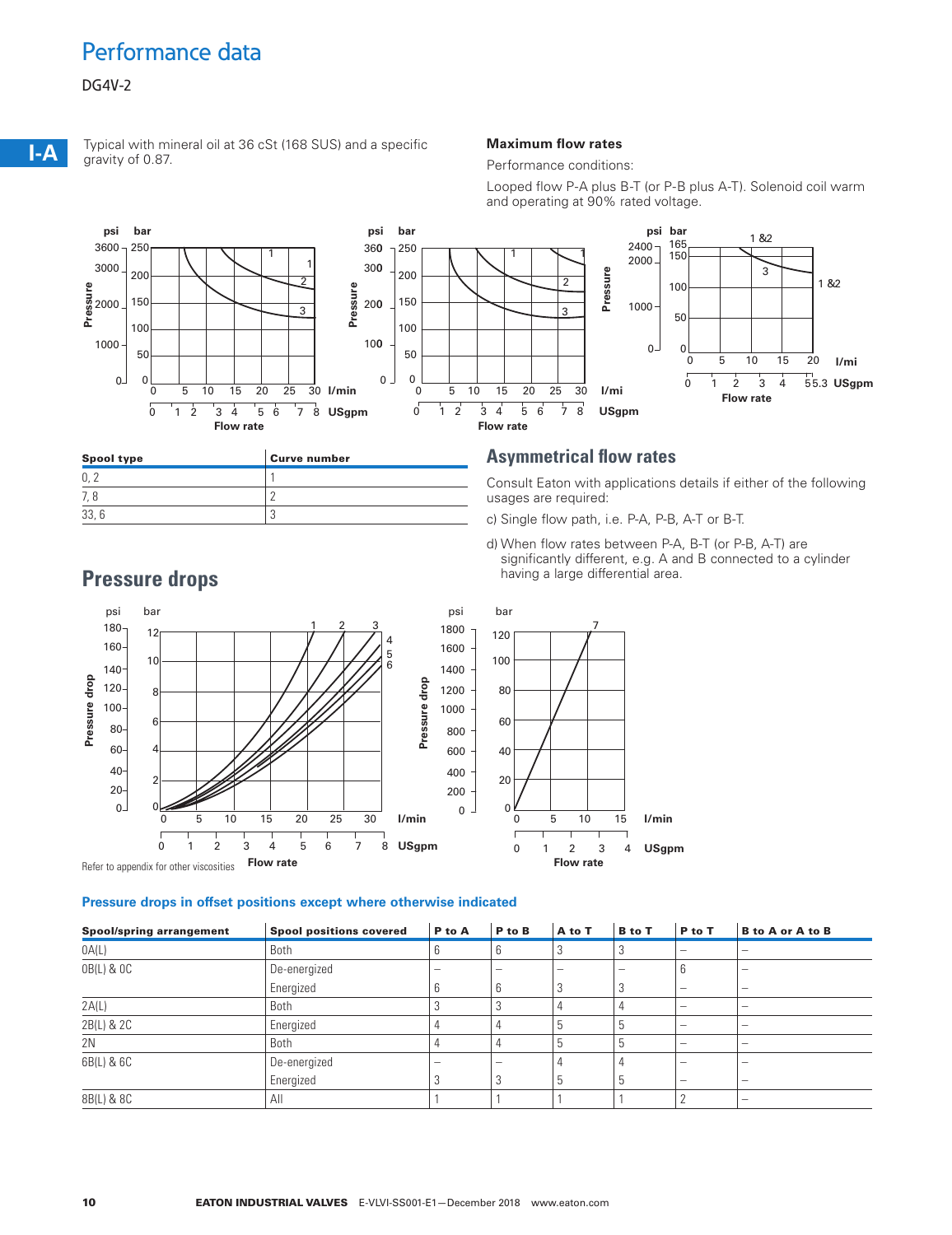# Installation dimensions

**I-A**

### Dimensions shown in mm (inches)

### **Single solenoid models**

# **DG4V-2-A(L)**





Dimensions are shown for standard connectors. For connectors with rectifiers and/ or LED this dimension varies up to 84,0 (3.31) maximum. Refer to double solenoid models below for port designations.

### **Double solenoid models**

### **DG4V-2-C Spring centered**

### **DG4V-2-N No-spring detented**



# 3rd angle projection